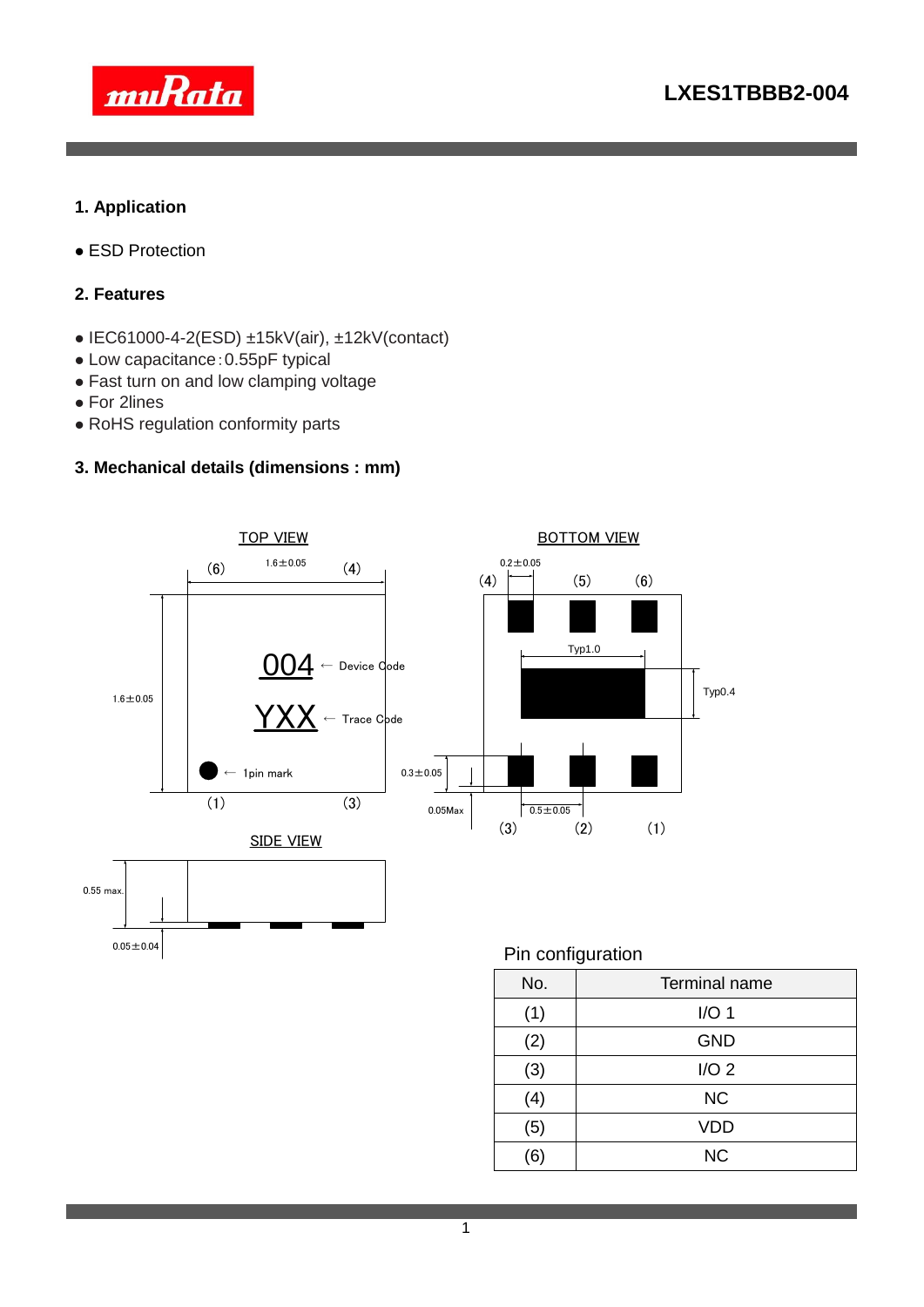

### **4. Schematic**



# **5. Maximum Ratings**

| Rating                            | Symbol                           | Value           | Units       |  |
|-----------------------------------|----------------------------------|-----------------|-------------|--|
| Operating voltage(VDD-GND)        | $\mathsf{V}_\mathsf{DC}$         | 5.5             |             |  |
| ESD per IEC 61000-4-2 (air)       |                                  | ±15             | kV          |  |
| ESD per IEC 61000-4-2 (contact)   | $\mathsf{V}_{\mathsf{ESD}}$      | ±12             |             |  |
| <b>Lead Soldering Temperature</b> | $\mathsf{\Gamma}_{\texttt{SOL}}$ | 260(10sec.)     | $^{\circ}C$ |  |
| <b>Operating Temperature</b>      | $\mathsf{T}_{\mathsf{OP}}$       | $-40$ to $+85$  | $^{\circ}C$ |  |
| Storage Temperature               | $\sf r_{\rm s\tau o}$            | $-40$ to $+125$ | $^{\circ}C$ |  |

# **6. Electrical characteristics (T=25**℃**)**

| Parameter                      | Symbol          | Condition                                                                | Min | <b>VD</b> | Max | Jnits |
|--------------------------------|-----------------|--------------------------------------------------------------------------|-----|-----------|-----|-------|
| Leakage current<br>$(I/O-GND)$ | $\sf I$ Leak    | $V_{\text{pin5}} = 5V$ , $V_{\text{pin2}} = 0V$ , $V_{\text{CH}} = 0.5V$ |     |           |     | μA    |
| Breakdown voltage              | V <sub>BV</sub> | $I_{\rm BV} = 1 \text{mA}$                                               |     |           |     |       |
| Capacitance<br>$(I/O-GND)$     | ⌒<br>UIN        | $V_{pin5} = 5V$ , $V_{pin2} = 0V$ , $V_{IN} = 2.5V$ ,<br>$= 1$ MHz       |     | 0.55      |     | рF    |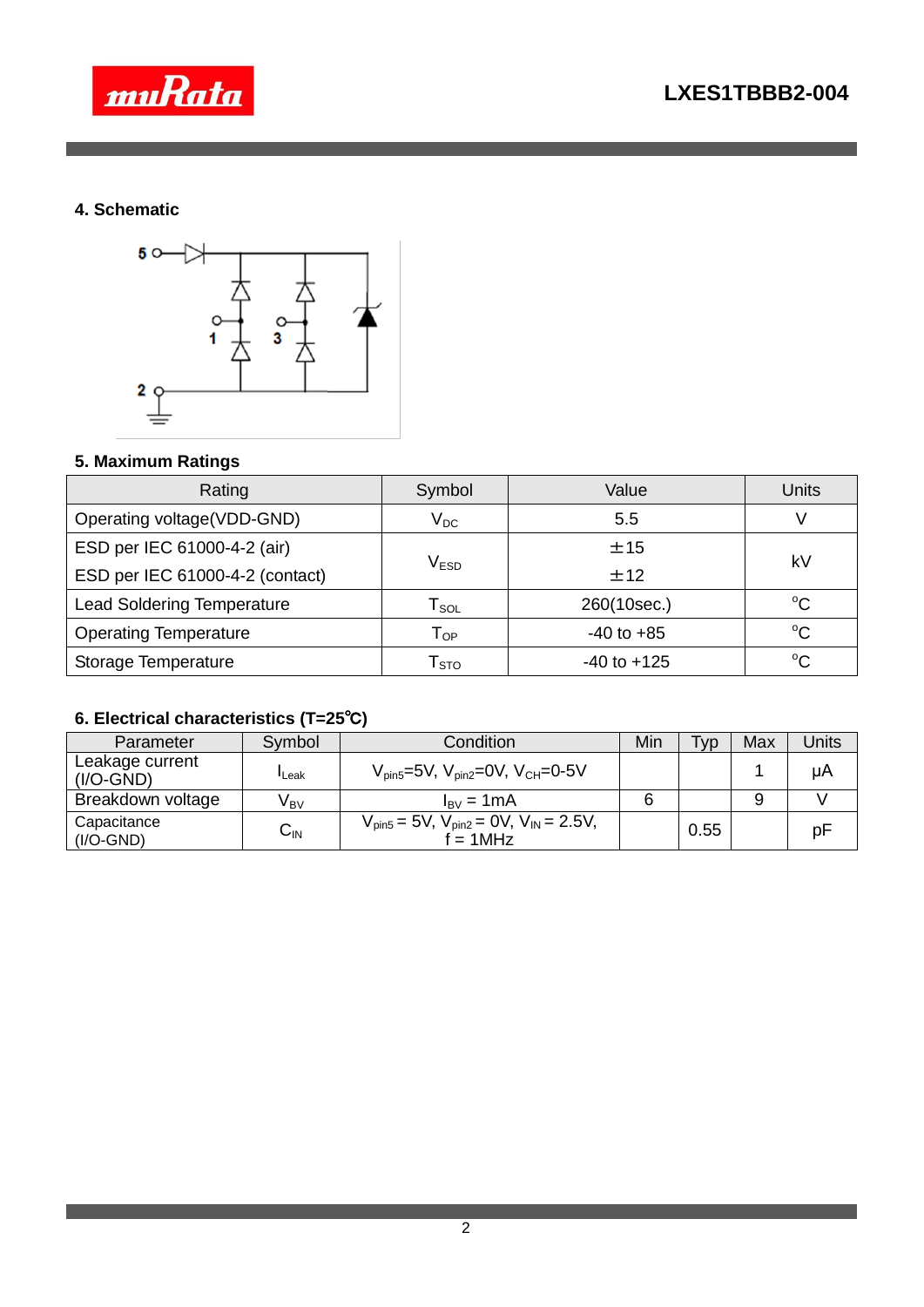



### **7. Typical Characteristics**





ESD Waveform(IEC61000-4-2:8kV Contact) Voltage – Capacitance Characteristic

# **8. Land layout** (**Dimension**:**mm**)



Notes: this land layout is for reference purpose only.